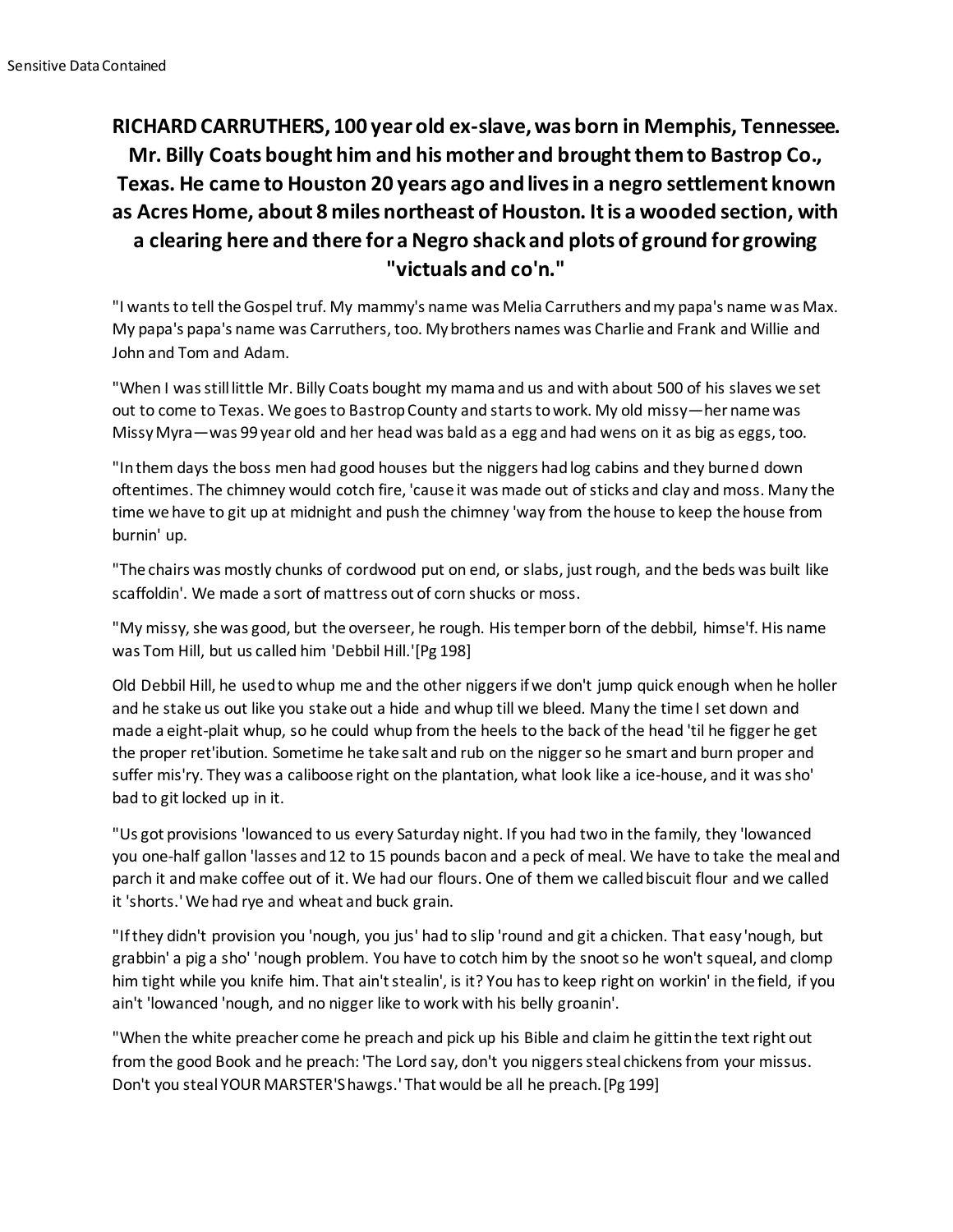"Us niggers used to have a prayin' ground down in the hollow and sometime we come out of the field, between 11 and 12 at night, scorchin' and burnin' up with nothin' to eat, and we wants to ask the good Lawd to have mercy. We puts grease in a snuff pan or bottle and make a lamp. We takes a pine torch, too, and goes down in the hollow to pray. Some gits so joyous they starts to holler loud and we has to stop up they mouth. I see niggers git so full of the Lawd and so happy they draps unconscious.

"I kep' a eye on the niggers down in the cotton patch. Sometime they lazy 'round and if I see the overseer comin' from the big house I sings a song to warn 'em, so they not git whupped, and it go like this:

"'Hold up, hold up, American Spirit! Hold up, hold up, H-O-O-O-O-O-O-O!'

"We used to go huntin' and they was lots of game, bears and panthers and coons. We have bear dawgs, fox dawg and rabbit dawg that mostly jus' go by the name of houn' dawg. Then they have a dawg to run niggers.

"I never tried the conjure, but they would take hair and brass nails and thimbles and needles and mix them up in a conjure bag. But I knows one thing. They was a old gin between Wilbarger and Colorado and it was hanted with spirits of kilt niggers. Us used to hear that old mill hummin' when dark come and we slip up easy, but it stop, then when you slip away it start up.

"I 'member when the stars fell. We runs and prays, 'cause we thinks it jedgment day. It sure dumb old Debbil Hill, them stars was over his power.

"On Sundays we put shoes on our feet and they was brass toed. They was so hard and stiff they go 'tump, tump, tump,' when we walk. That's the only day we got 'cept Christmas and we jus' got somethin'[Pg 200] extry to eat. All them women sho' knowed how to cook! I often tell my wife how glad I was one mornin' when my missy give me a hot, butter biscuit. I goes down and shows it to all the other boys. We didn't git them hot, butter biscuits in them days.

"I used to dance the pigeon wing and swing my partners 'round. Was them womenfolks knock-kneed? You sho' couldn't tell, even when you swung 'em 'round, 'cause they dresses was so long.

"I's been all 'round the mountain and up on top of it in my day. Durin' slave time I been so cold I mos' turn white and they sot me 'fore the fire and poultice me with sliced turnips. Come a norther and it blow with snow and sleet and I didn't have 'nough clothes to keep me warm.

"When a nigger marry, he slick up his lowers and put on his brass-toed shoes, then the preacher marry him out of the Bible. My pappy have a pass to visit my mammy and if he don't have one, the paddle roller conk him on the head. My grandma and grandpa come here in a steamboat. The man come to Africa and say, 'Man and woman, does you want a job?' So they gits on the boat and then he has the 'vantage.

"When I was 21 and some more, I don't know jus' how old, I was a free man. That the day I shouted. We niggers scattered like partridges. I had a fiddle and I'd play for the white folks wherever I went, when they has the balls. I marries after 'while, but I don't know what year, 'cause we never done paid no 'tention to years. My first wife died after a long[Pg 201] time, I think 'bout 34 year and I married another and she died this very year. Jus' three months later I marries my housekeeper, named Luvena Dixon,